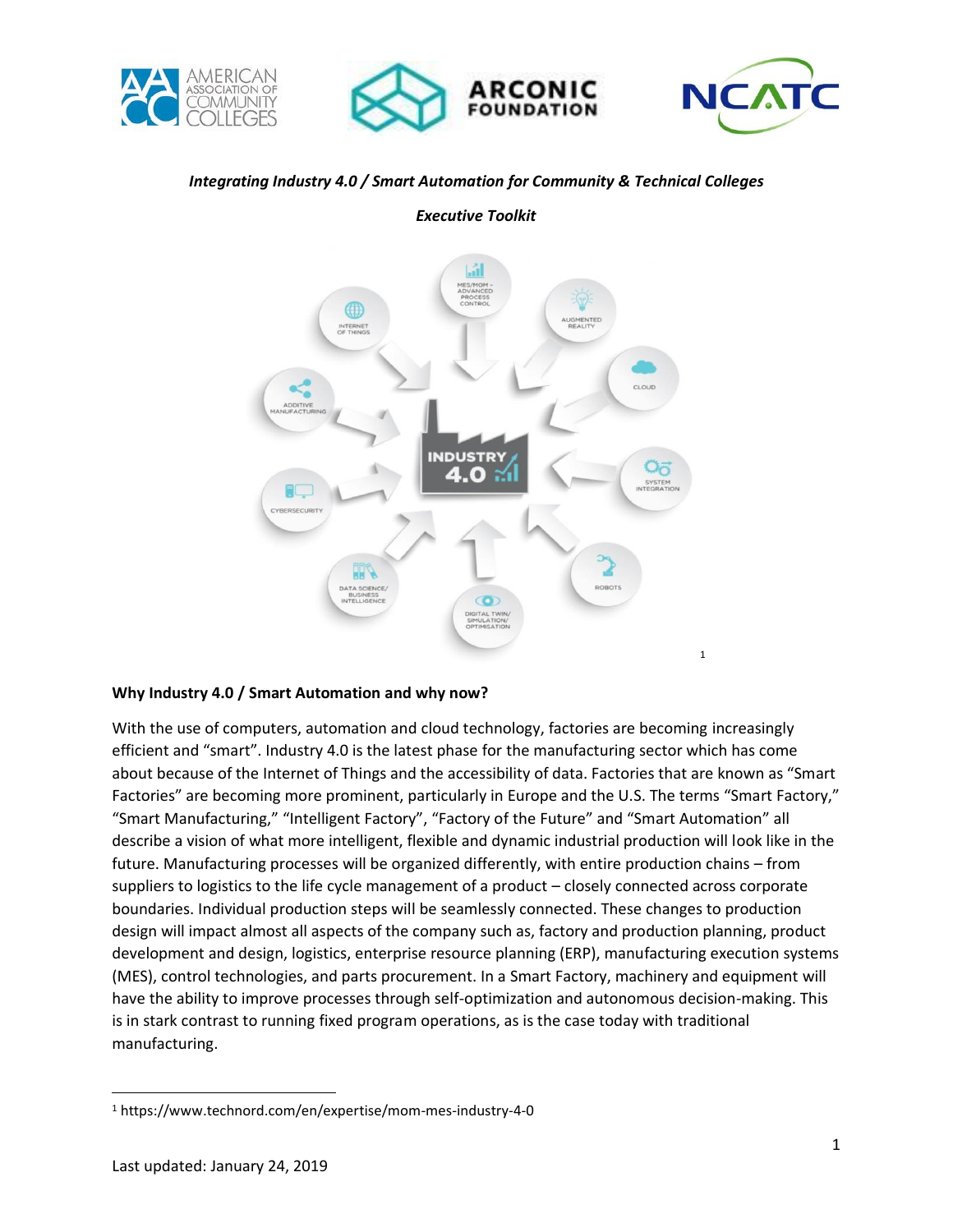





## **Industry 4.0 / Smart Automation and the Future of Work**

Until recently, future-of-work discussions revolved around artificial intelligence replacing humans at work. But if that were the case, why are we still seeing a skills gap predicted well into the future? New thinking on this topic now shows that jobs are not necessarily disappearing — but they are being augmented by technology. This thinking is putting a new lens on talent preparation.

Survey data recently published by the World Economic Forum<sup>2</sup> shows that many job skills will be augmented by technology in the next five years — but to varying degrees. Skills like reasoning and decision-making; coordinating, developing, managing and advising; and communicating and interacting will be augmented by technology — but to a much lower degree than job skills like information and data processing.

#### **What Community & Technical Colleges Need to Do**

For community colleges to successfully begin integrating **Industry 4.0 / Smart Automation** into their programs, community college executives will strategically need to address:

- 1. **Instructor training** College leadership is often lacking a clear understanding of what requirements are needed for the faculty to move their college's existing and new programs forward. Colleges may want to partner with industry to "loan" qualified employees to the college to teach courses.
- 2. **Equipment procurement** The latest equipment remains expensive, even with discounts offered distributors and industry partners. The ability to identify and secure funding to support the purchase of equipment to train a class of students remains a challenge. In addition to looking for grant opportunities, colleges should look into ways to share equipment amongst local colleges or industry partners.
- 3. **Interdisciplinary cooperation** Many colleges have programs that have overlapping components on both the credit and non-credit sides. Industry 4.0 requires overlap amongst multiple specialties, such as IT and manufacturing, which are often housed in different departments at a college. Cross-functional teams must be created to drive these programs.
- 4. **Curriculum development** As Industry 4.0 continues to evolve at a rapid pace, the length of time required for colleges to get approval before implementing new curriculum proves challenging to keep up with the pace needed by industry. Some colleges have begun implementing changes in non-credit programs first as the timeline can be implemented more quickly in the interim.

l

<sup>2</sup> [http://www3.weforum.org/docs/WEF\\_Future\\_of\\_Jobs\\_2018.pdf](http://www3.weforum.org/docs/WEF_Future_of_Jobs_2018.pdf)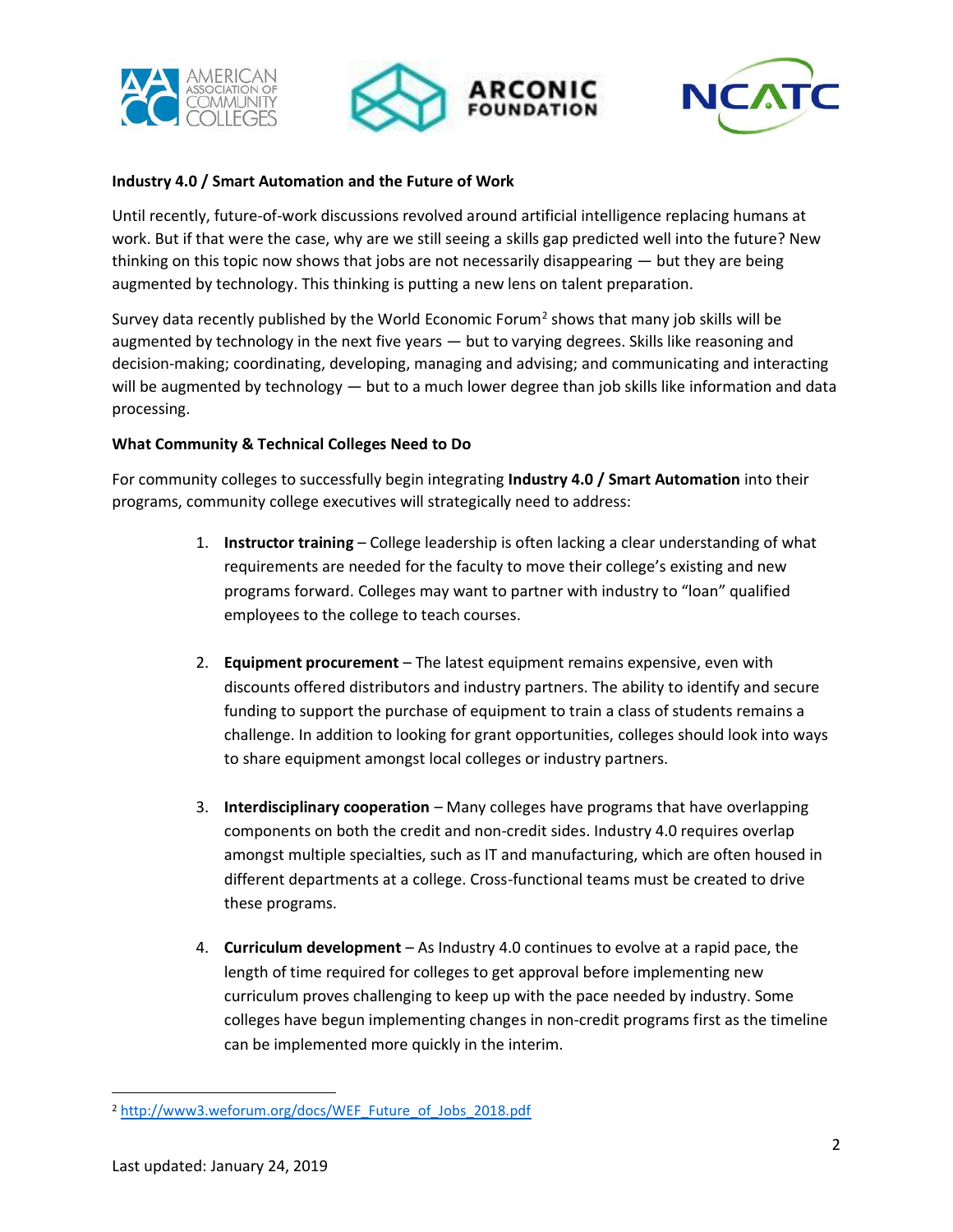





5. **Where to begin?** – Similar to what we heard from industry partners, community colleges are not sure where to begin to implement Industry 4.0. Many of the cohort colleges began with evaluating their mechatronics program, or adding a capstone course to an existing program.

#### **What Industry Needs to Do**

Industry needs to work even more closely with education to address many issues brought forth with **Industry 4.0 / Smart Automation** by:

- 1. Focusing on regional engagement to better support the business, education, and government fields address the lacking common and clear understanding of what Industry 4.0 means to their respective industries.
- 2. Working to identify a common nomenclature as terms such as "smart factories", "smart manufacturing", and "smart automation" are synonymous with Industry 4.0, but the adoption of those terms creates varied understanding. Term choice typically varies by organizational culture - like it has with the term "mechatronics" for well over two decades. This will need to be addressed.
- 3. Observations through this work has shown that some industry partners show a lack of awareness of what Industry 4.0 means for their company's future. The skills gap in advanced manufacturing remains a big issue for manufacturing employers, and these employers are not sure how to regularly engage with their local community colleges to address these issues.
- 4. Identifying where to begin incorporating Industry 4.0 into their manufacturing facilities remains a challenge. Companies should consider what their biggest threats to production efficiency are and security, narrow in on one area, and begin there. It would be very challenging and costly to change every piece of equipment, job description, and process at the same time. Start small with one area of the company.
- 5. Investing in workforce training with community and regional partners. Community colleges can address the skills gap needs with the support of industry. They can partner financially, by providing subject matter expertise, equipment, hosting apprentices, and serving in advisory capacities.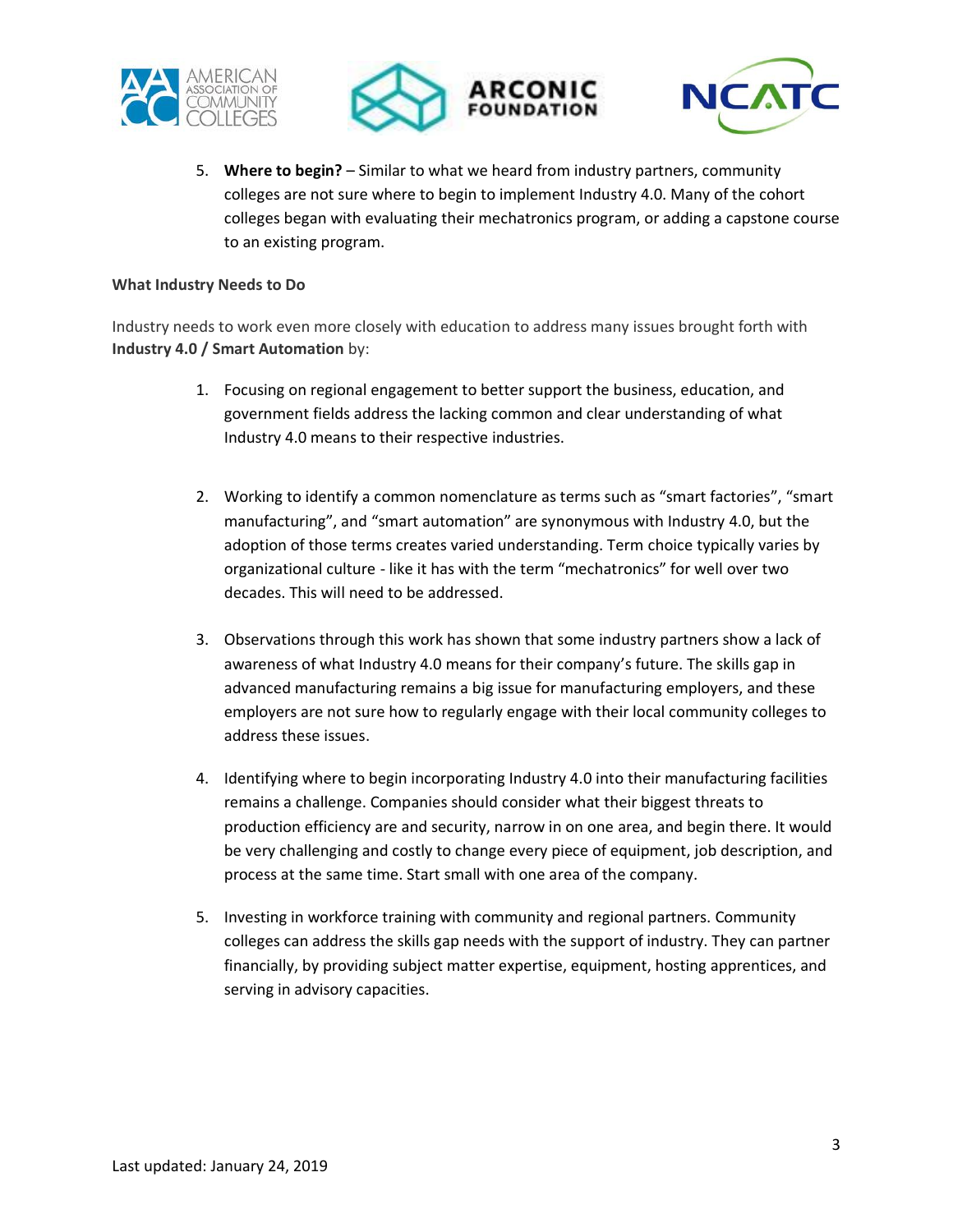





#### **Next Steps Education and Industry Need to Take**

Next steps for colleges wanting to begin incorporating Industry 4.0 into their curriculum:

- 1. Reach out to local employers and discuss what Industry 4.0 or smart automation means for their changing workforce needs.
- 2. Take an audit of what Industry 4.0 components are already being taught across the college and where they are housed at the college.
- 3. From there, determine which existing curricula can be leveraged or updated across departments and form interdisciplinary teams.
- 4. Continue to monitor new and emerging certifications from Industry partners such as the **Smart Automation Certification Alliance (SACA)** and/or **Festo Didactic / NC3** certifications that can be cross-walked and integrated into courses, programs, certificates, and degrees.

**NOTE**: Detailed credential, competency areas, and certification levels of each are found on pages 5-6 of this **Industry 4.0 / Smart Automation Toolkit**.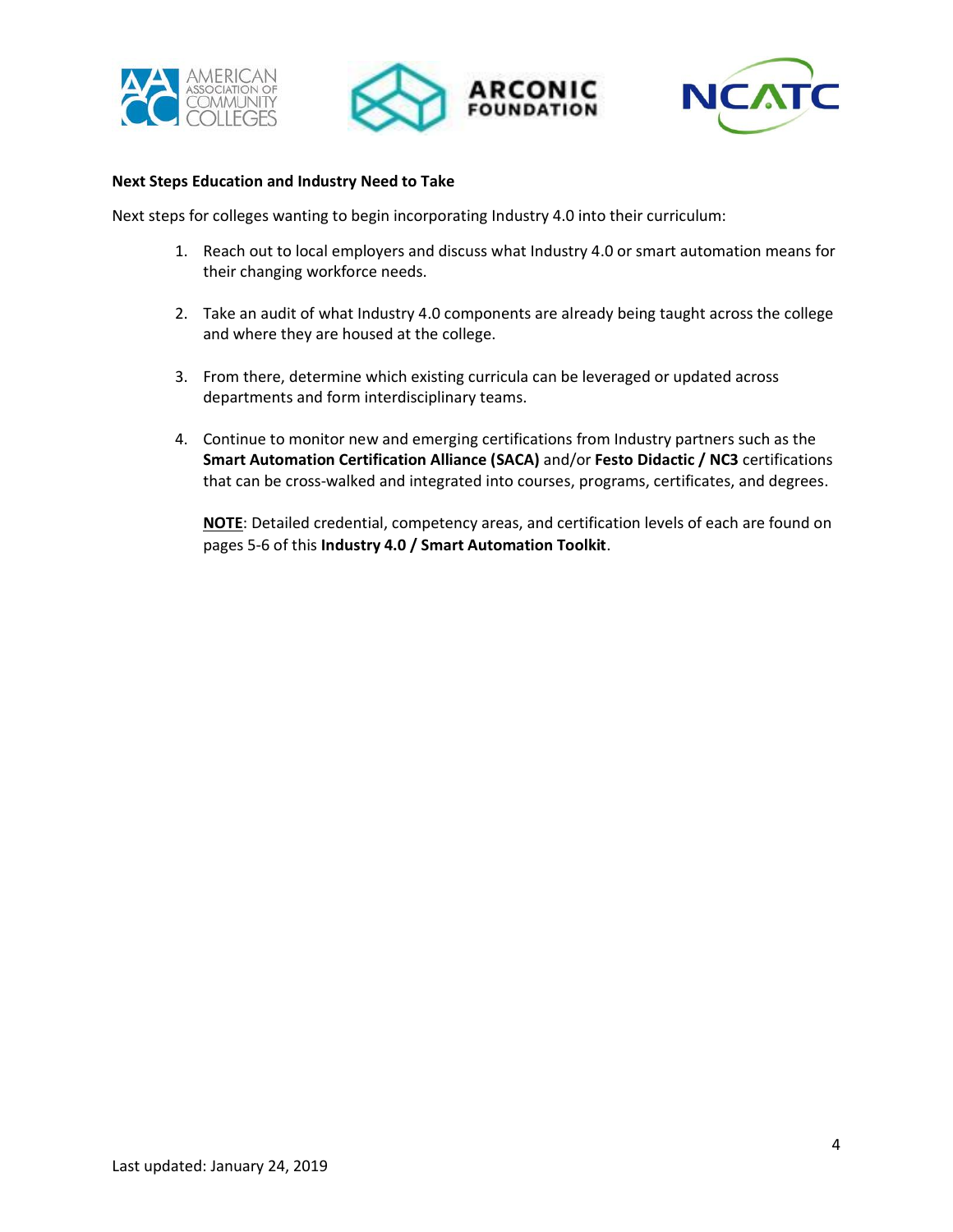





## **Industry 4.0 / Smart Automation Certification Checklist –** *2019 SACA Framework*

The **Smart Automation Certification Alliance (SACA)** - Smart Automation certifications use a modular structure to enable them to fit a wide range of individual needs, industries, and educational environments. SACA offers certifications in three categories: Associate, Specialist, & Professional. Each certification is stackable allowing individuals to start with one certification and add other certifications to customize their documented skills. Certifications are occupationally focused, so they prepare individuals for specific occupations in the world of Industry 4.0.

| <b>Basic Operations</b>          | <b>Advanced Operations</b>        | <b>Robot Systems</b>     | <b>IIoT, Networking, Data</b> |
|----------------------------------|-----------------------------------|--------------------------|-------------------------------|
| <b>Associate Level 1</b>         | <b>Associate Level 2</b>          | <b>Associate Level 3</b> | <b>Associate Level 4</b>      |
|                                  |                                   |                          |                               |
| <b>Mechatronics Fundamentals</b> | <b>Drives</b>                     | Robotics                 | <b>Barcode</b>                |
| Electricity                      | <b>Motor Control</b>              | Automation               | <b>RFID</b>                   |
| <b>Fluid Power</b>               | Pick & Place Feeding              | <b>Inventory Storage</b> | <b>Smart Devices</b>          |
| Relay Control / Ladder Logic     | Gauging                           |                          | <b>Smart Sensors</b>          |
| <b>Power Distribution</b>        | Sorting                           |                          | <b>Smart Output Devices</b>   |
| <b>Mechanical Drives</b>         | Torqueing                         |                          | <b>Internet Protocol</b>      |
|                                  | Electronic Sensors                |                          | <b>Foundation Fieldbus</b>    |
|                                  | I/O Link                          |                          | <b>Computer Networks</b>      |
|                                  | PLC's                             |                          | <b>Networked Devices</b>      |
|                                  | Safety PLC's                      |                          | <b>Network Servers</b>        |
|                                  | HMI's                             |                          | <b>Distributed Servers</b>    |
|                                  | I/O Interfacing                   |                          | Routers                       |
|                                  | <b>Electronic &amp; VF Drives</b> |                          | Switches                      |
|                                  | Motor / Motion                    |                          | <b>Gateway Devices</b>        |
|                                  | Control                           |                          |                               |
|                                  | Power & Control                   |                          | <b>Managed Switches</b>       |
|                                  | Electronics                       |                          |                               |
|                                  |                                   |                          | <b>Unmanaged Switches</b>     |
|                                  |                                   |                          | Ethernet                      |
|                                  |                                   |                          | Profibus                      |
|                                  |                                   |                          | Wireless                      |
|                                  |                                   |                          | Linking                       |
|                                  |                                   |                          | Data Analysis                 |
|                                  |                                   |                          | Diagnostics                   |
|                                  |                                   |                          | <b>Analytic Creation</b>      |
|                                  |                                   |                          | Algorithms                    |
|                                  |                                   |                          | Artificial Intelligence       |
|                                  |                                   |                          | (AI)                          |
|                                  |                                   |                          | <b>Machine Learning</b>       |
|                                  |                                   |                          | <b>Predictive Analytics</b>   |
|                                  |                                   |                          | <b>Prescriptive Analytics</b> |
|                                  |                                   |                          |                               |

Source:<https://www.saca.org/smart-automation-certifications/>